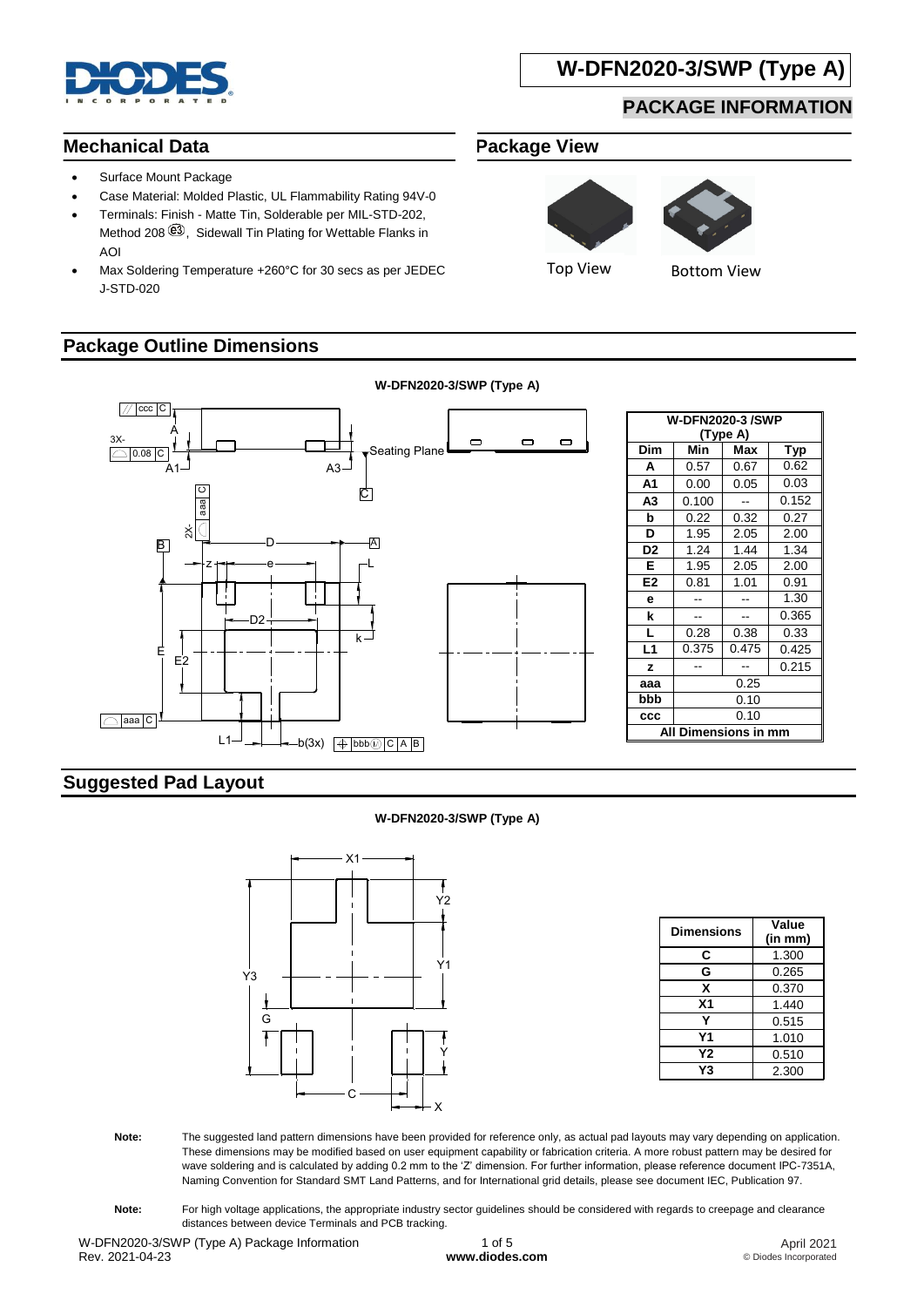

#### **Minimum Packing Quantity**

|         | Quantity | <b>Tape Width</b> | <b>Part Number Suffix</b> |  |
|---------|----------|-------------------|---------------------------|--|
| 7" Reel | 3,000    | 8mm               |                           |  |

**Note**: Package quantities given are for minimum packaging quantity only, not minimum order quantity. For minimum order quantity, please contact Sales Department.

**Note**: No mixed date codes or partial quantity (less than minimum packaging quantity) per packaging is allowed.

Note: In no case shall there be two or more consecutive components missing from any reel for any reason.

#### **Device Tape Orientation**



**Note:** For part marking, refer to product datasheet.<br>**Note:** Tape and package drawings are not to scale

**Note:** Tape and package drawings are not to scale and are shown for device tape orientation only.

### **Embossed Carrier Tape Specifications**



| <b>Tape Width</b><br>(W) | <b>Dimension</b> | Value (mm)                                                                                                                                                                                              | <b>Dimension</b> | Value (mm)      | <b>Dimension</b> | Value (mm)          |
|--------------------------|------------------|---------------------------------------------------------------------------------------------------------------------------------------------------------------------------------------------------------|------------------|-----------------|------------------|---------------------|
| 8 <sub>mm</sub>          | A <sub>0</sub>   | $2.25 \pm 0.05$                                                                                                                                                                                         |                  | $1.75 \pm 0.10$ | P <sub>0</sub>   | $4.00 \pm 0.10$     |
|                          | B <sub>0</sub>   | $2.25 \pm 0.05$                                                                                                                                                                                         |                  | $3.50 + 0.05$   | P <sub>1</sub>   | $2.0 \pm 0.05$      |
|                          |                  | $1.55 \pm 0.10$                                                                                                                                                                                         |                  | $4.00 \pm 0.10$ |                  | $0.254 + 0.02$      |
|                          | D <sub>1</sub>   | $1.00 + 0.25$                                                                                                                                                                                           | K <sub>0</sub>   | $1.00 + 0.05$   | W                | $8.00 + 0.30/-0.10$ |
|                          | <b>A0 B0 K0</b>  | The clearance between the component and the cavity must comply to the rotational and lateral<br>movement requirement provided in figures in the "Maximum Component Movement in Tape Pocket"<br>section. |                  |                 |                  |                     |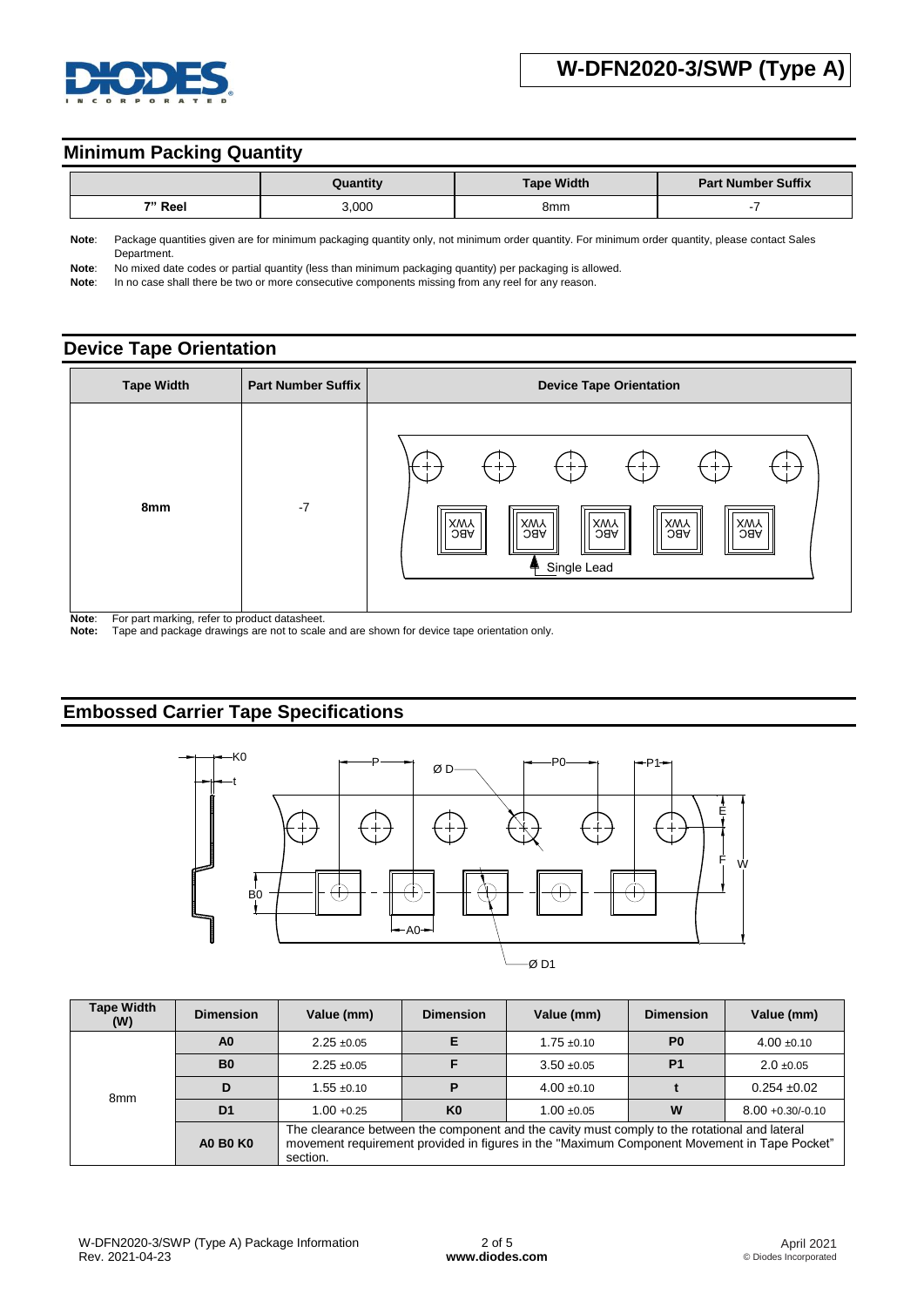

## **Embossed Carrier Tape Specifications**



Allowable camber to be 1mm/100mm tape, non-cumulative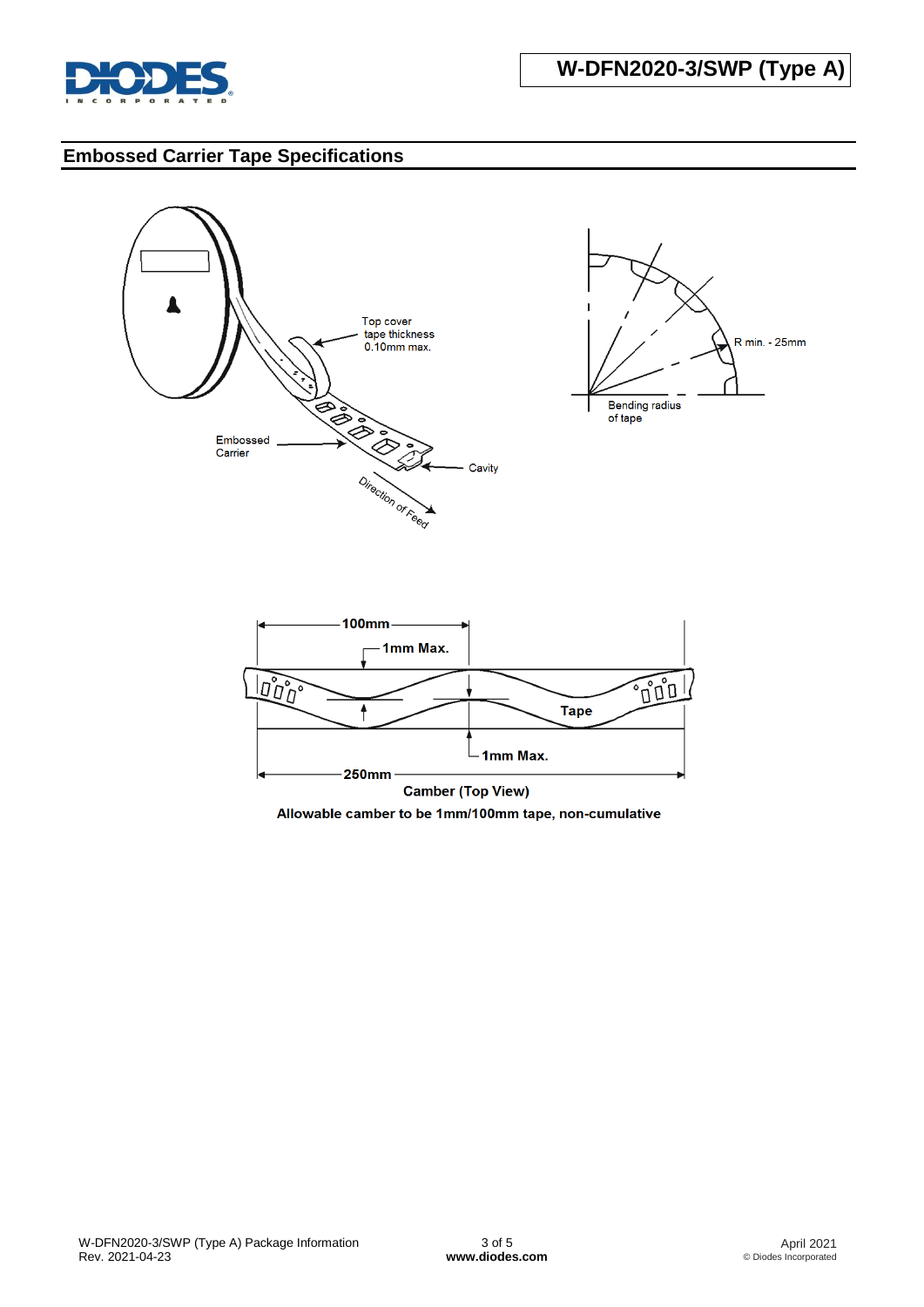

**U-DFN2020-8 (Type E)**

#### **Maximum Component Movement in Tape Pocket**